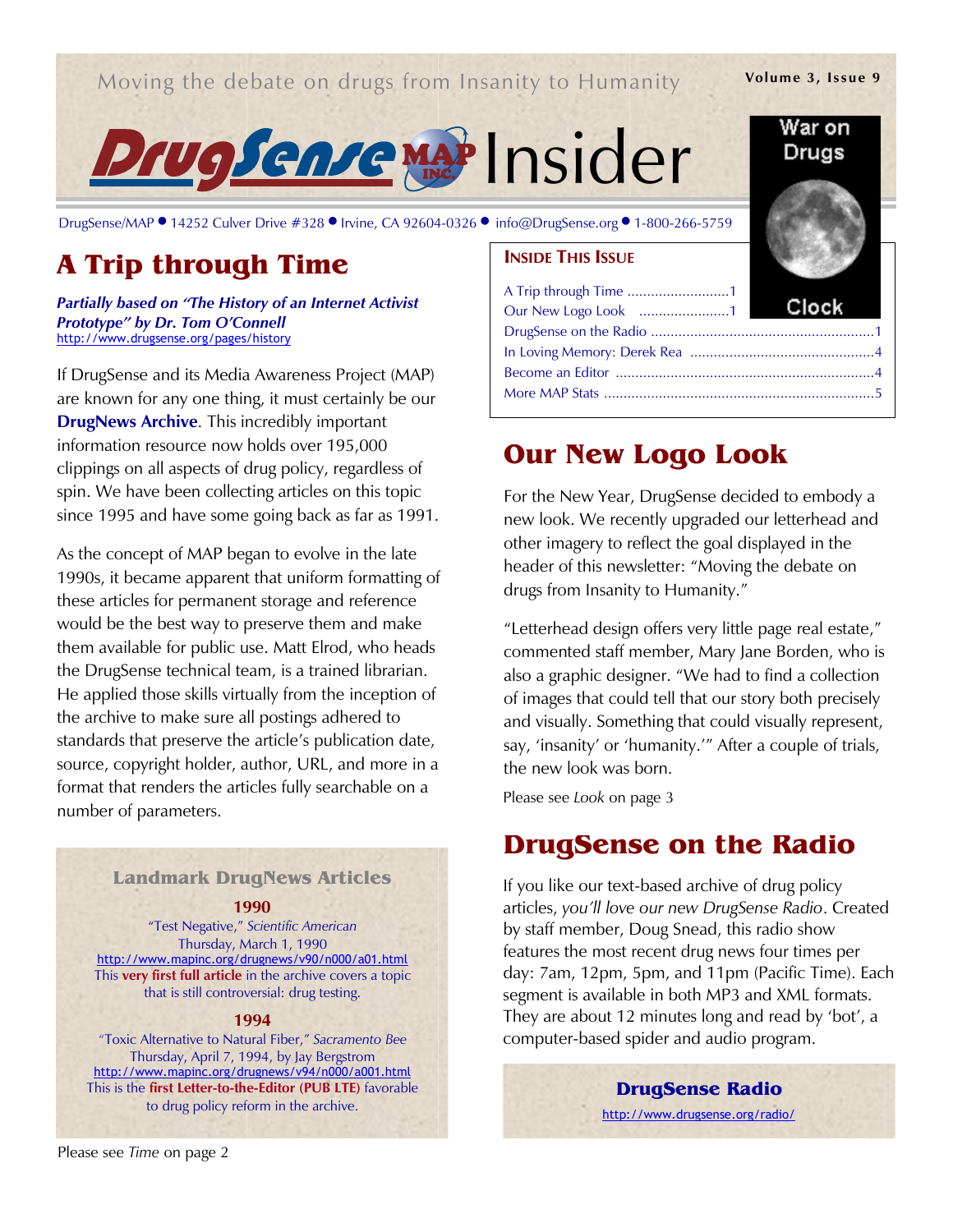### Landmark DrugNews Articles

### 1995

 "Say 'No' to Legalization of Marijuana," Wall Street Journal Friday, August 18, 1995, by Donna Shalala http://www.mapinc.org/drugnews/v95/n000/a04.html By the Secretary of Health and Human Services under President Clinton, this is unfortunately the first opinion (OpEd) in the archive.

### 1996

. "Misfire on Drug Policy," National Review Monday, February 26, 1996, by William F. Buckley, Jr. http://www.mapinc.org/drugnews/v96/n000/a08.html This article in support of reform by a staunch conservative became one of the first targets of online media activism.

### 1996

. "Stopping Drug Traffickers," Warsaw Voice (Poland) Sunday, March 10, 1996, by Konrad Niklewicz http://www.mapinc.org/drugnews/v96/n000/a09.html This is the first non-North American article. It unfortuntately took a decidedly pro-drug war stance.

### 1996

"My Word," Oakland Tribune Wednesday, May 1, 1996, by Mark Greer http://www.mapinc.org/drugnews/v96/n000/a09.html This is first composition in the archive by DrugSense/MAP Executive Director, Mark Greer.

### 1997

 "The Gubernatorial Rivalry behind the Pot Bust," The Recorder, a publication of Cal Law November 25, 1997, by Kate Rix http://www.mapinc.org/drugnews/v97/n629/a05.html Denis Peron and the California Attorney General, Dan Lungren.

### Time from Page 1

Article growth was slow going at first. For the full year of 1996, only 100 articles populated the archive, with just a handful more in the prior years of 1992 through 1995. That all changed in 1996 in response to several major turning points.

The first was William F. Buckley, Jr.'s February 1996 New Republic article, "Misfire on Drug Policy." Although the drug policy reform movement had been formed years earlier with the advent of organizations like NORML and the Drug Policy Foundation (among others), activists remained frustrated by how little press recognition the policy they opposed received and by how thoroughly the issue seemed to be taken

for granted by the media. Then, Buckley wrote this seminal editorial, calling the drug war a failure and urging that policy be radically overhauled. This provocative message coming from a staunch conservative produced a surge of media interest. Many influential newspapers cautiously endorsed Buckley's criticism or at least agreed that the previously sacrosanct policy should be reexamined.

At roughly the same time, Mark Greer began pushing a novel idea: the coordinated writing of letters to newspaper editors – traditionally a strategy used by cash-starved grassroots groups – had gained more clout and potential impact because the Internet enabled accurate information to be collected and shared with unprecedented speed and precision. By adding volunteer labor to the equation, those benefits could be realized at a historically low cost. Buckley's article became one of the first targets of this new media strategy. Back then, many activists laboriously typed articles into e-mail LTEs, foreshadowing what is now the Drug News Archive.

Other events in those early years galvanized the online reform community: the passage of California's Proposition 215 in California; the highly publicized mid-Summer 1996 raid on Denis Peron's Cannabis Buyers' club in San Francisco; and President Clinton's appointment of Barry McCaffrey as Drug Czar. For example, the spontaneous response to the Peron raid became the prototype for "Focus Alerts," which have since been used to rally MAP letter writers.

Many other important developments in drug policy have since occurred, which both increased the popularity of the DrugNews archive and allowed it to become a trigger for intensive letter writing campaigns that literally changed the course of history.

What happened in Tulia, Texas, serves as a good example of the maturing MAP concept and how the DrugSense infrastructure intervened in the background to change the outcome.

Please see Time on page 4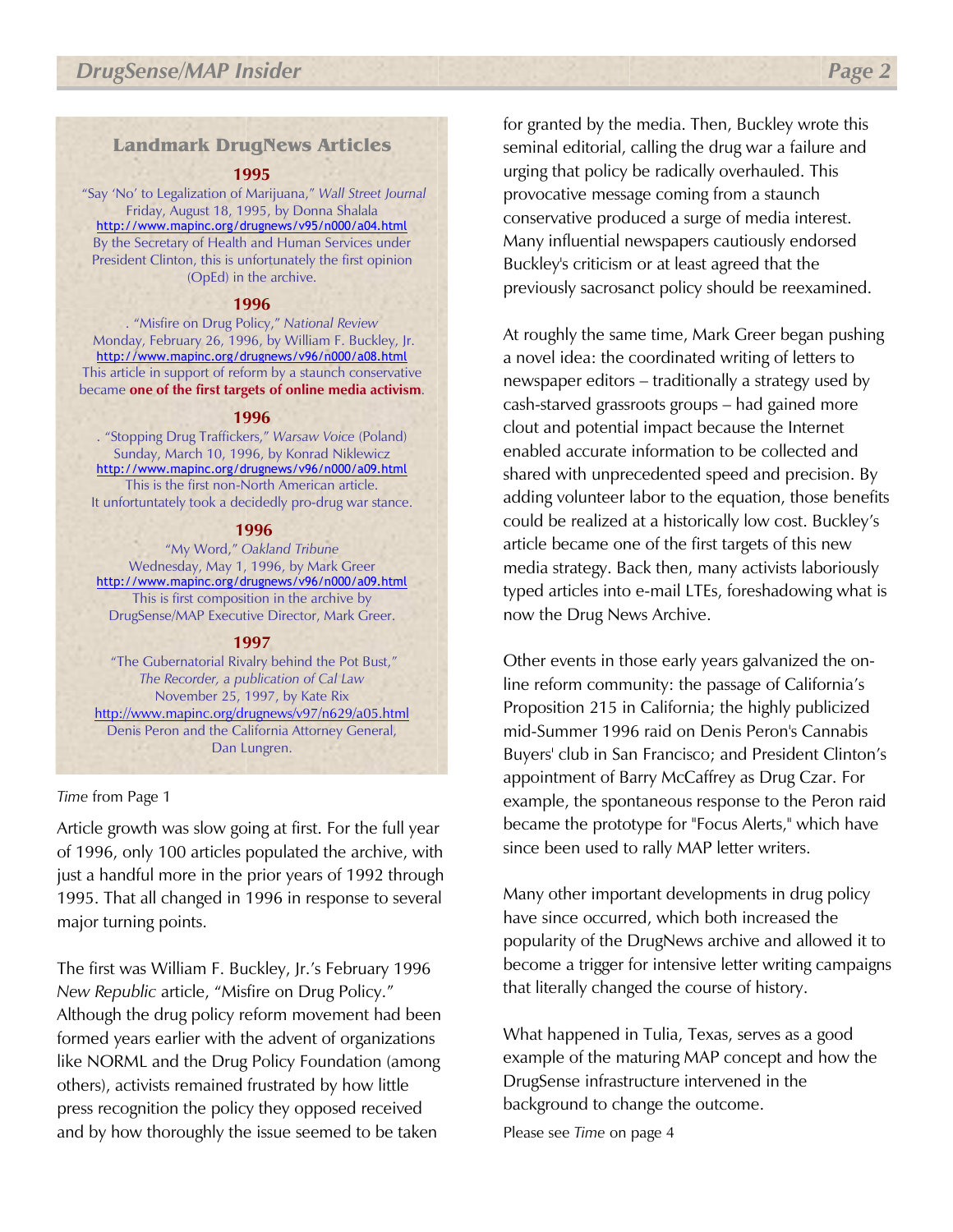### **DrugSense/MAP Insider Page 3**

## Moving the debate on drugs from Insanity to Humanity

### Look from Page 1

These images are aligned left to right to illustrate the progression from the Insanity of prohibition to the Humanity of evidenced-based drug policies. The media is instrumental to this policy shift.

Classic News: Print / Broadcast media: Articles, OpEds, LTEs, radio, and television.





#### Reefer Madness:

The hysteria, hyperbole, and propaganda that drive prohibition.

Chemistry: As biological beings, we are products of our body chemistry.

Websites, e-mail, blogs, wikis, social networking,

A global problem in search of a global solution





### Corruption of Uncounted Profit:

Billions of dollars lost from untaxed illegal drug profits.



Militarization of Police: Deadly SWAT raids.

Children: It's about the future.



Social Justice: Justice begins at home.

The World View:

New Media:

and video.





Prison: 1 in 100 U.S. individuals behind bars.

www.mapinc.org



## Donate Today!

Your tax-deductible donation funds all of these DrugSense services and more. Help change drug policy now! Please fill out the form below, make your check or money order payable to **DrugSense** and mail to:

DrugSense/MAP ● 14252 Culver Drive #328 ● Irvine, CA 92604-0326

| <b>Amount:</b>   |  | $$50$ $$100$ $$250$ Other:                                                                                                                                                                                                     |                                  |  |
|------------------|--|--------------------------------------------------------------------------------------------------------------------------------------------------------------------------------------------------------------------------------|----------------------------------|--|
| Name:            |  |                                                                                                                                                                                                                                |                                  |  |
|                  |  | Organization: New York Changes and Changes and Changes and Changes and Changes and Changes and Changes and Changes and Changes and Changes and Changes and Changes and Changes and Changes and Changes and Changes and Changes |                                  |  |
| <b>Street:</b>   |  |                                                                                                                                                                                                                                |                                  |  |
| City:            |  | State:                                                                                                                                                                                                                         | <b>Postal Code: Compare 2016</b> |  |
| E-mail:          |  | <b>Phone:</b>                                                                                                                                                                                                                  |                                  |  |
| <b>Comments:</b> |  |                                                                                                                                                                                                                                |                                  |  |
|                  |  |                                                                                                                                                                                                                                |                                  |  |

DrugSense is a 501(c)(3) non-profit organization. Your donation is tax deductible to the extent provided by law.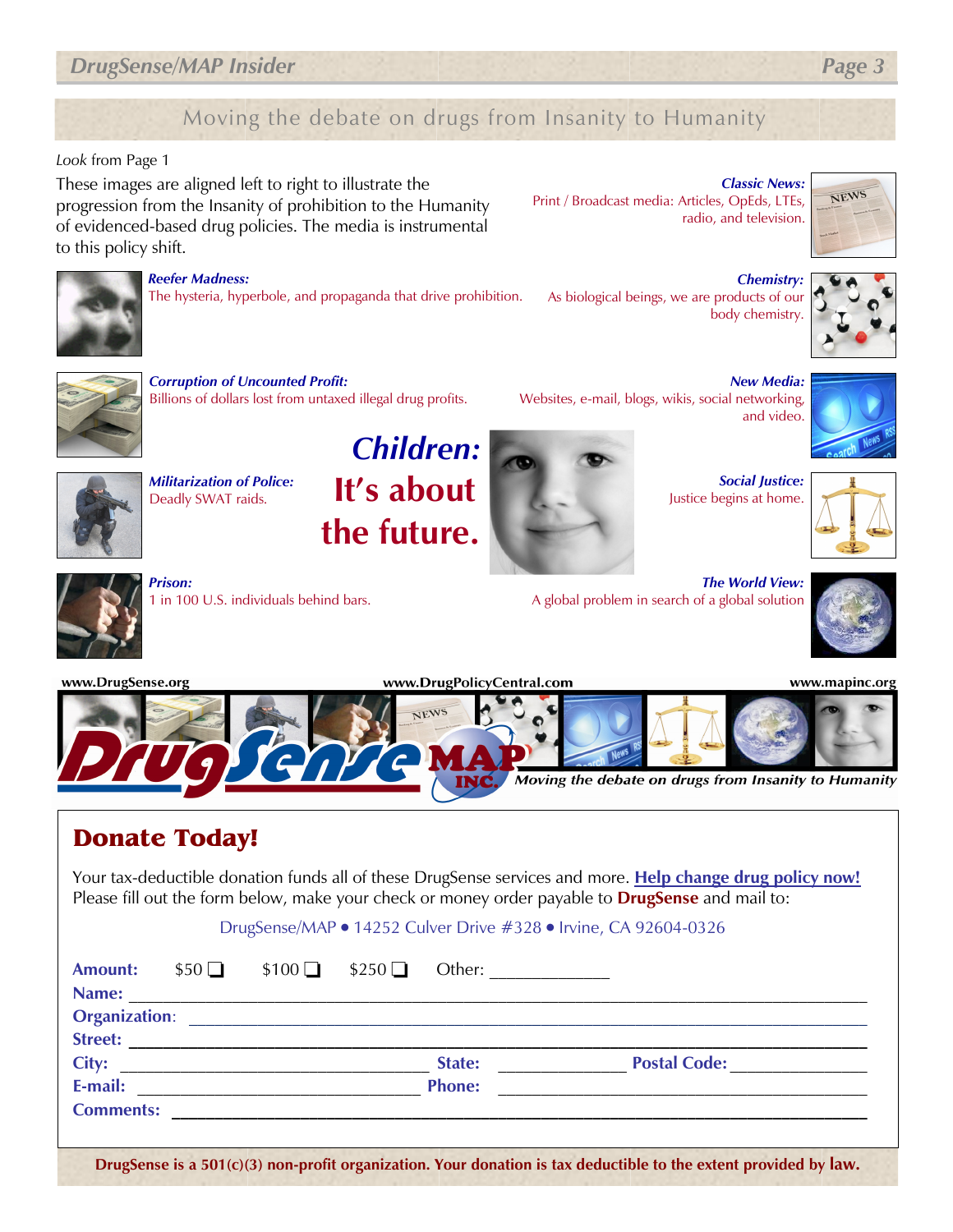### In loving Memory

In the last edition of the Insider, we profiled Derek Rea, a proud member of the MAPster family. We were saddened to learn of Derek's passing on June 17. Derek organized our "Letter of the Week" and "Letter Writer of the Month" recognitions. He also has had a direct hand in the archiving of over 12,000 news

clippings. Clearly, he will

be missed, but his contributions will live on in the DrugNews Archive to which he gave so much of his time.



Derek in the Cannabis Consumers Campaign

February. 27, 1954 to June 16, 2008

Condolences may be sent to: Eileen Rea and Family 2405 Jerden Granite City, IL 62040

Thank you, Derek

### Time from Page 2

 In a pre-dawn, SWAT raid, law enforcement rousted 47 men and women from their beds, hauled them before TV news cameras, and charged them with drug dealing. Of these, 38 were African American, 20% of this small town's black population. Twenty-eight received prison sentences, some as long as 20-90 years (Texas' prison population is more than 70% African American). As later revealed, the charges and convictions resulted from the trumped-up testimony of a single undercover officer with a very jaded past.

This saga can be tracked through the 800+ newspaper, magazine, and Web articles about it preserved online in MAP's DrugNews Archive. Motivated by these articles, outraged citizens used MAP Services to flood newspapers nationwide with Letters-to-the-Editor and calls to the media about Tulia. Ultimately, the uproar prompted a reevaluation of the case, the accused were exonerated, and the

> Media Contact On Demand \*\*FREE\*\* database of media contact information http://www.mapinc.org/mcod/

regional drug task force responsible for the whole debacle was disbanded.

Tulia serves as an example of how the infrastructure of DrugSense – the archive, LTEs, and Media Activism acting in the background – empowered social justice advocates to bring about systemic change in the Texas Criminal Justice System. Not only did a raciallymotivated local bust turn out quite differently than planned, racist predatory proponents of the drug war in the area were removed, while the nation received a lesson on the potential abuses in these flawed policies.

With the DrugNews Archive ready to cross the 200,000 mark in the next two months, we reflect back on its powerful impact and what started it all. Expanded nationally, the MAP concept has the potential to finally end the drug war and radically transform Criminal Justice. We hope for an even greater impact in the future.

## Landmark DrugNews Articles

#### 1999

 "Officer Tells of Undercover Work," Amarillo Globe News Sunday, August 8, 1998, by Greg Cunningham http://www.mapinc.org/drugnews/v99/n000/a18.html Undercover cop, Tom Coleman, talks about the drug arrests for which he was responsible in the small Texas town of Tulia.

#### 2000

"The Race to Racism," Amarillo Globe News Friday, September 15, 2000, by Redford Givens http://www.mapinc.org/drugnews/v00/n1585/a01.html MAP letter writers go to work condemning the racism that led to the Tulia arrests.

### 2002

"Drug Charges Dropped after Tulia Case Collapses," Lubbock Avalanche-Journal Sunday, April 14, 2002, by Linda Kane http://www.mapinc.org/drugnews/v02/n721/a06.html The Tulia case collapses after undercover cop, Tom Coleman, becomes discredited.

### Become an Editor

Want to help change the world one article at a time? We are currently organizing an Editor Training Session. Our web-based, self-paced training makes it easy to learn the few steps it takes to receive and process articles. For more information, please contact Jo-D Harrison at jo-d@mapinc.org.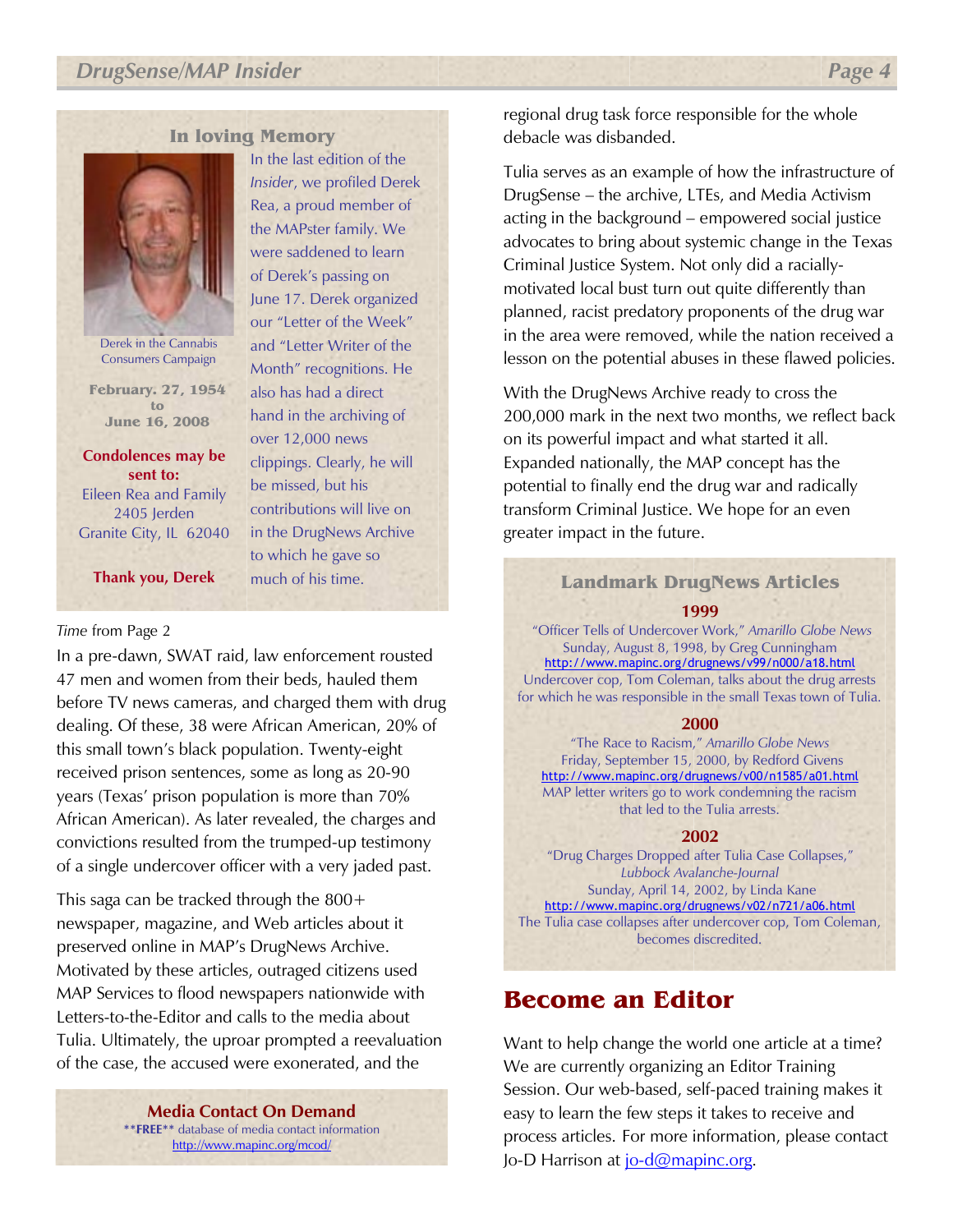## More MAP Stats

As noted in previous editions of the Insider, we track a number of statistics to measure our impact on drug policy. The main source of our internal statistics is a free Web server analysis program called **Webalizer**. While we believe that the most meaningful statistics to track are pages, sites, and visits, Website traffic can be viewed from a number of perspectives. Using Webalizer, we can measure our efforts by day, by country, by where visitors came from (referrer), and, of course, by sites (the number of unique IP addresses), visits, pages requested and pages per visitor, among many other values.

MAP – our largest effort with its archive, newsletter, and media activism resources – receives the most Web traffic among our major sites.





### Usage by Country for MAP from Webalizer



Independent Statistical Tracking

Alexa on DrugSense

Alexa is an independent organization that tracks Website statistics and ranks millions of top-level domain names. http://drugsense.org/html/modules.php?name=Overview

### Top 10 of 49,266 Referring Domain Names for MAP - May 2008

|                | <b>Hits</b> | $\frac{0}{0}$ | <b>Referrer</b>                                   |
|----------------|-------------|---------------|---------------------------------------------------|
|                |             |               |                                                   |
| 1              |             |               | 1.8 mil 51% Direct Response                       |
| $\overline{2}$ |             |               | 51,472 1.40 http://www.leap.cc/cms/index.php      |
| 3              |             |               | 42,262 1.15 http://www.drugsense.org/wodclock.htm |
| 4              | 25,450      |               | 0.69 http://www.google.com/search                 |
| 5              | 22.910      |               | 0.62 http://www.bongtvlive.com/                   |
| 6              |             |               | 17,229 0.47 http://www.november.org/              |
| 7              | 12.369      |               | 0.34 http://ssdp.org/index.php                    |
| 8              | 11,470      |               | 0.31 http://www.concept420.com/index.html         |
| 9              |             |               | 10.786 0.29 http://www.bcmarijuanaparty.com/      |
| 10             | 10.243      | $\bm{0.28}$   | http://norml.org/                                 |

### Website Usage Statistics

### 3-month moving averages Pages Sites Visits

| <b>MAP</b> (DrugNews Archive, media activism resources) |           |          |           |  |  |
|---------------------------------------------------------|-----------|----------|-----------|--|--|
| May 2008                                                | 1,877,387 | 287,181  | 743,397   |  |  |
| May 2007                                                | 1,542,816 | 291,875  | 663,573   |  |  |
| <b>Percent Chg</b>                                      | $+21.7%$  | $-1.6%$  | $+12.0%$  |  |  |
| DrugSense (DrugSense Weekly, collateral materials)      |           |          |           |  |  |
| May 2008                                                | 494,325   | 150,163  | 235,022   |  |  |
| May 2007                                                | 193,004   | 100,335  | 100,033   |  |  |
| <b>Percent Chg</b>                                      | $+156.1%$ | $+49.7%$ | $+134.9%$ |  |  |
| <b>Drug Policy Central (Bot &amp; client sites)</b>     |           |          |           |  |  |
| May 2008                                                | 1,302,170 | 112,348  | 542,715   |  |  |
| May 2007                                                | 888,855   | 89,037   | 440,823   |  |  |
| <b>Percent Chg</b>                                      | $+46.5%$  | $+26.2%$ | $+23.1%$  |  |  |
|                                                         |           |          |           |  |  |

### Website Usage Statistics

| 3-month moving averages                      |            |                  |            |  |  |
|----------------------------------------------|------------|------------------|------------|--|--|
|                                              | <b>MAP</b> | <b>DrugSense</b> | <b>DPC</b> |  |  |
| Pages per Visitor (Pages divided by Visitor) |            |                  |            |  |  |
| May 2008                                     | 6.5        | 3.3              | 11.6       |  |  |
| May 2007                                     | 5.3        | 1.9              | 10.0       |  |  |
| <b>Percent Chg</b>                           | $+23.7%$   | $+71.1%$         | $+16.1$    |  |  |

### Data Definitions

- Pages: these URLs are considered to be the actual requested page, not all of the individual items that make it up (such as graphics and audio clips).
- Sites: the number of unique IP addresses that made requests to the server. This is the best gauge of visitor counts.
- Visits: occur when a remote site makes a request for a page on the server for the first time. If the length of time since the last request is greater than the specified timeout period (default is 30 minutes), a new Visit is started and counted, and the sequence repeats.